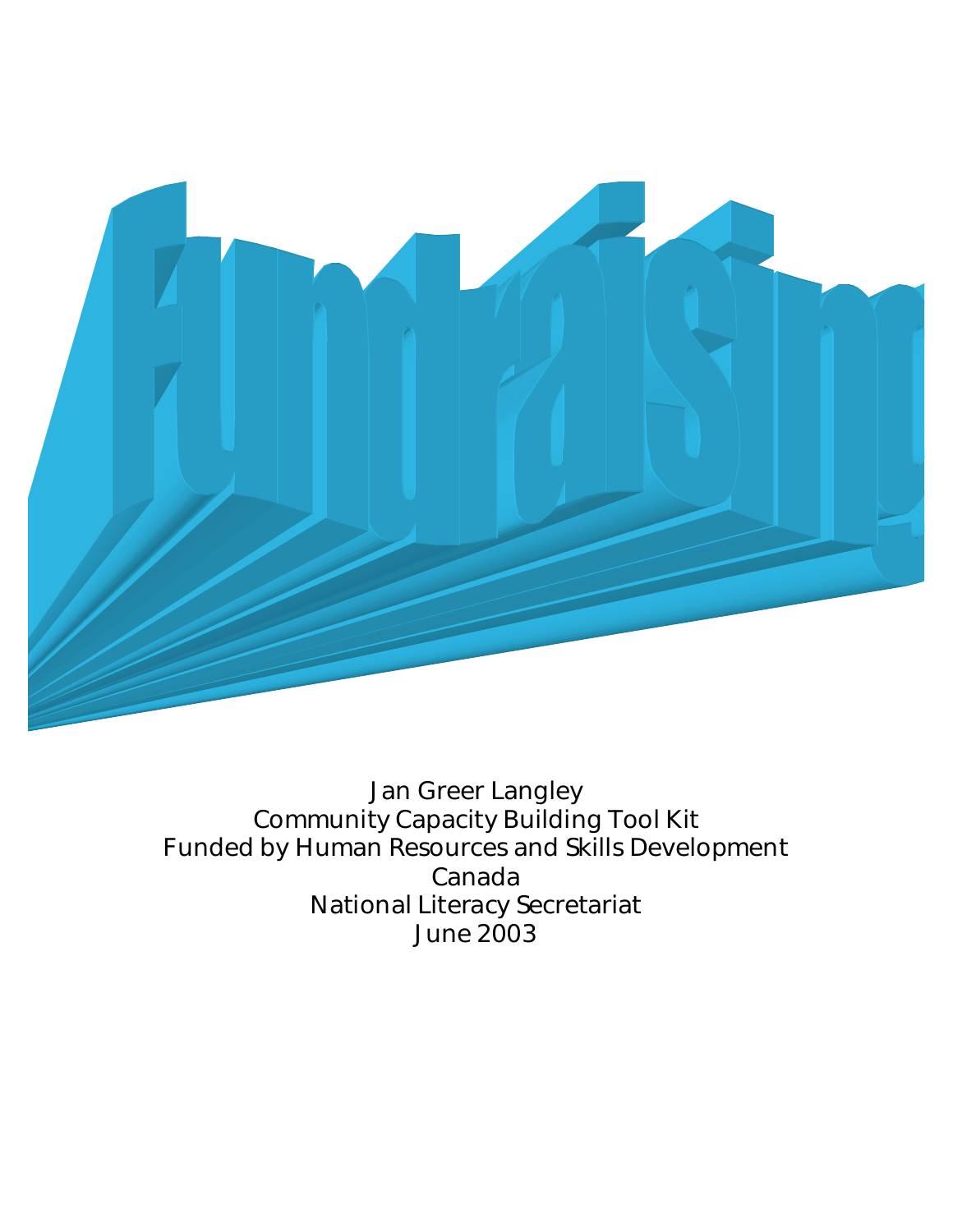# **Fundraising**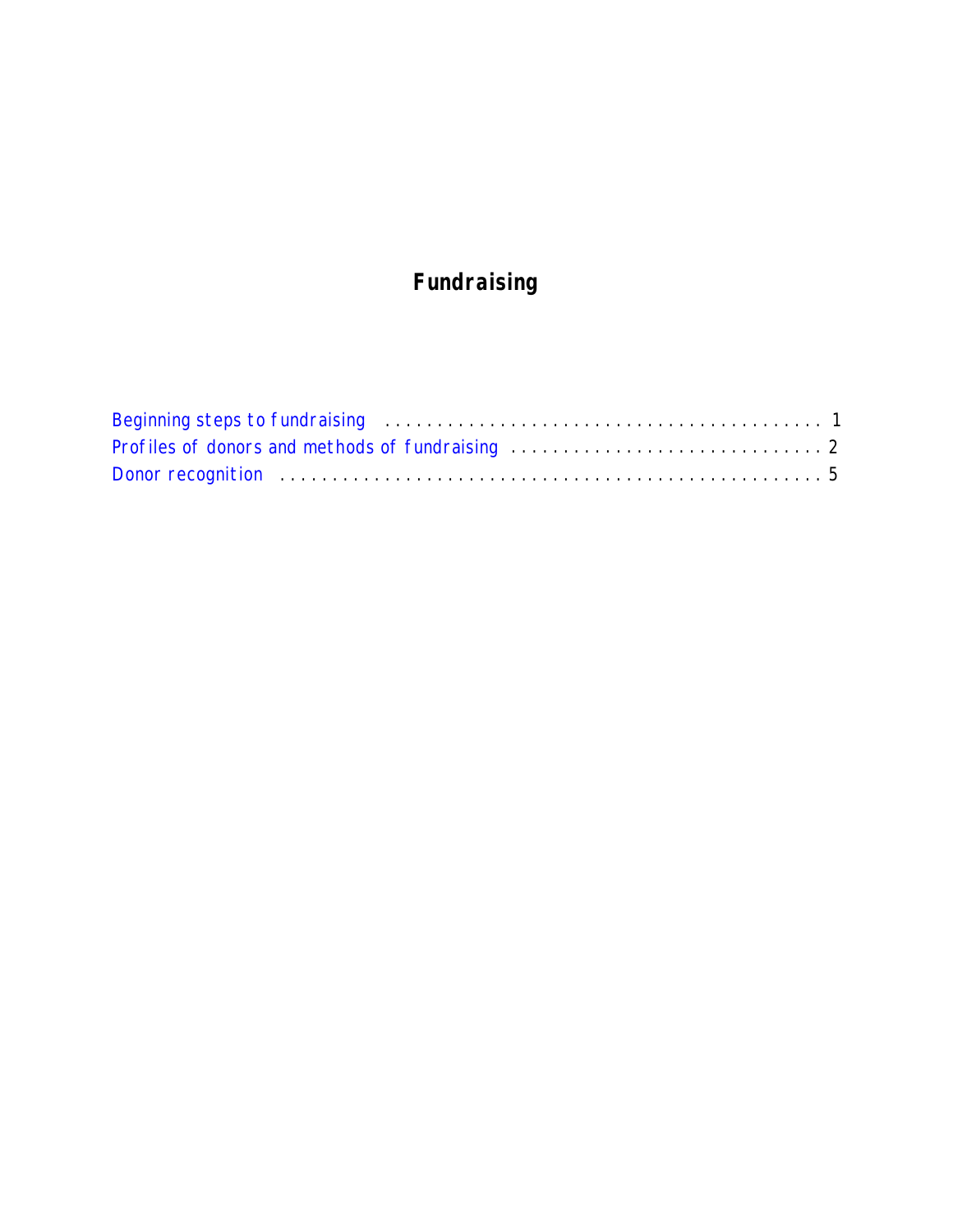# Fundraising *"People give to people," Joyce Young.*

<span id="page-2-0"></span>There are good fundraising ideas and there are bad and there are good fundraising ideas that turn bad. This chapter will help you:

- get creative with your fundraising ideas,
- plan a fundraising event,
- determine value for effort, and
- help you evaluate your event.

The fundraising experts all agree that in order to fundraise successfully, you need to have a group of people committed to raising funds for your organization. Fundraising is not something you can do successfully all by yourself, unless it is what you do professionally.

**Step #1**. Get a fundraising committee organized. Name them the "fundraising task force."

Choose people who believe in your cause and who have a good network of contacts who will donate to your cause. Let them organize and carry out fundraising activities on behalf of your organization. Be involved but let them and volunteers they include do the work.

**Step #2**. Choose a fundraising activity.

Fundraising categories include:

- Individual grantors government, foundations, service clubs, corporations.
- Special events and product sales lotteries, dances, dinners, etc.
- Direct marketing mail, telephone and door-to-door campaigns.
- Individual major donors average people, not necessarily wealthy.

(There are advantages and disadvantages to each activity.)

**Step #3** Carefully plan your activity keeping costs and return for value in mind. Meet with your fundraising committee to:

• Create a timeline for the event.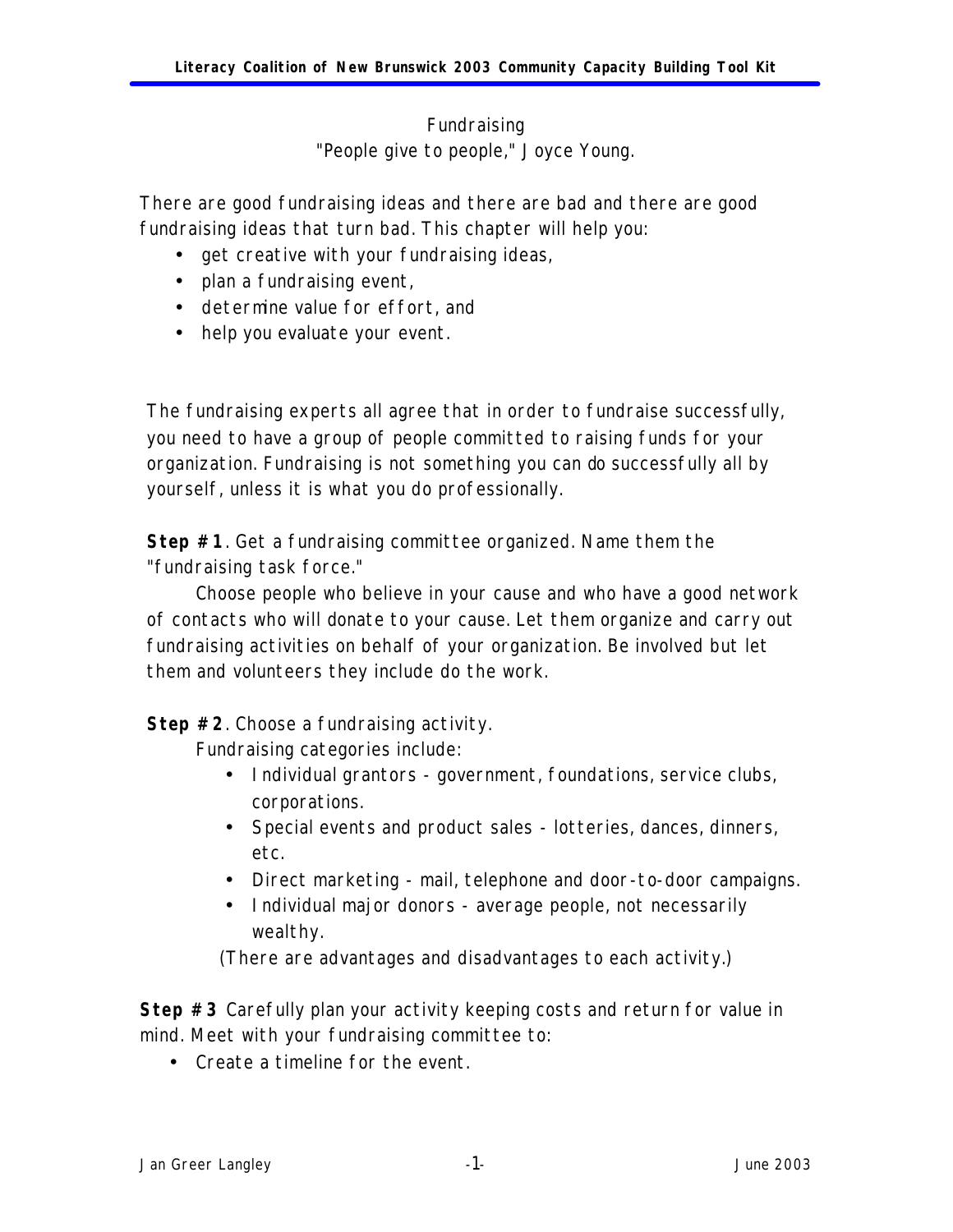- <span id="page-3-0"></span>• Create a critical path for the event that includes who, what, where, when and how.
- Appoint leaders who will ensure that the event planning is carried out as planned.
- Prepare a budget for the event.
- Determine where services for the event can be found through in-kind or cash donations.
- Develop sponsorships.
- Check in with the timelines regularly to make sure that the planning is on schedule.
- After the event thank all volunteers and contributors.

## **Profiles of donors and methods of fundraising:**

### **Individual grantors:**

Government, foundations and corporations require a written proposal. Proposal writing was discussed in a separate module.

Getting a donation from a service club usually requires a letter and a visit. Either visit the service club and give a talk or invite them to your program.

## **Special events and product sales:**

There are a number of special events that can be carried out. In this category, the donor is receiving something for their money. Here are some examples:

- Events around food; breakfasts, lunches, receptions and dinners where guests are charged above the cost of the meal and are generally entertained in some way.
- Raffles, lotteries and auctions all involve selling something. Generally items are donated to the cause and then volunteers sell tickets to make money. In the case of an auction, items are donated and people bid on the items. Auctions are usually held in conjunction with a special event. (A lottery license must be obtained prior to selling tickets or holding lotteries. See form on page ...)
- Educational events; a lecture series featuring sought after speakers, authors or celebrities.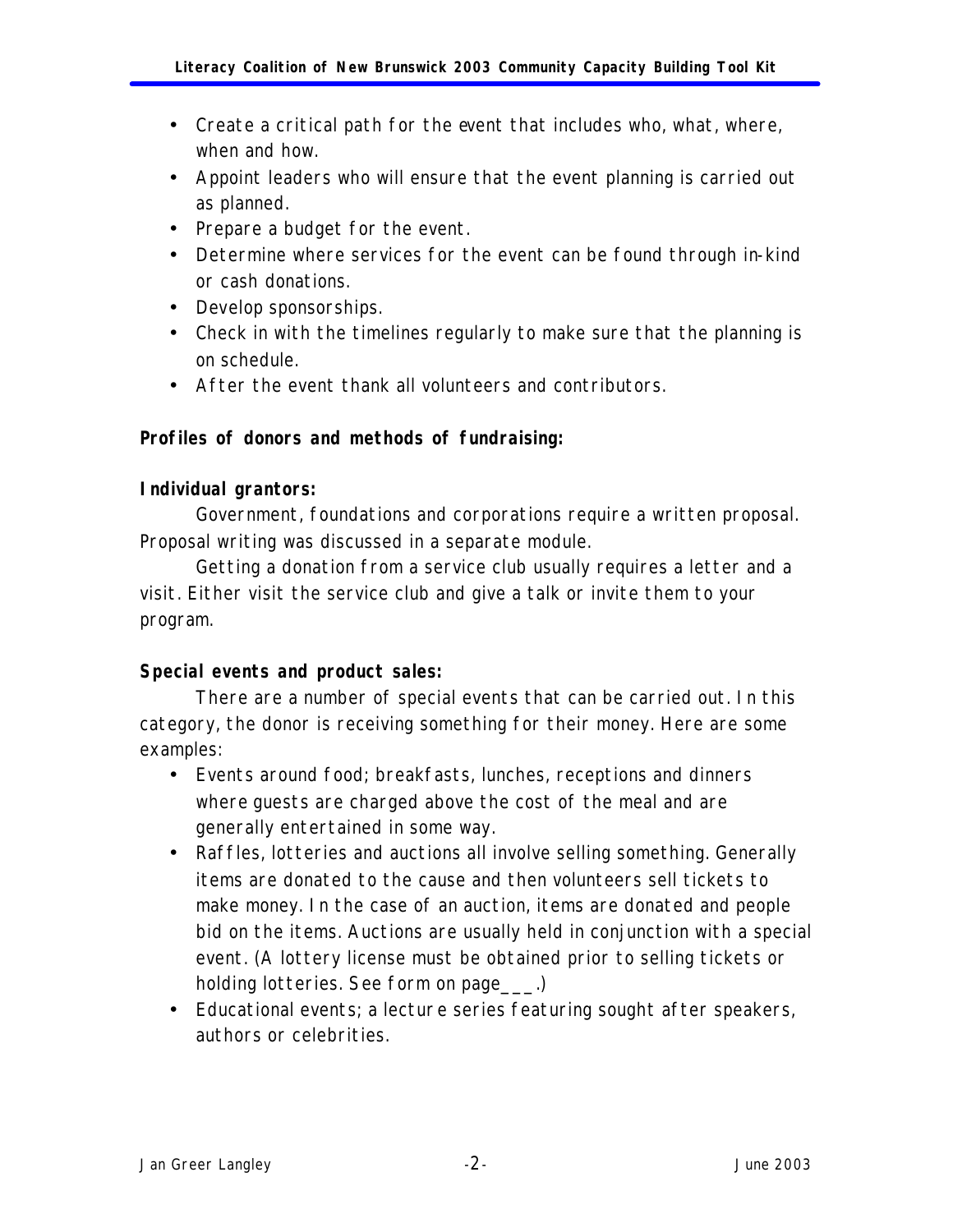- The rock-a-thon, walk-a-thon, slim-a-thon, anything-a-thon; people are sponsored to participate and paid according to how many hours they rock, miles they walk or pounds they lose.
- Parties and galas; these events can usually justify high admission prices and attract large numbers of people and include gala dinnerdances requiring "black tie," benefit concerts or major sporting events. Lower priced events in this category include dances, outdoor concerts, poor-boy luncheons, picnics, beer gardens or community suppers.
- The stay-at-home event; people buy a ticket to non-existing event and then stay home and relax. The invitation to the non-existing event tells people how much they are saving by staying home and includes names of entertainers who won't show up. Or, send a tea bag and ask people to have a relaxing cup of tea, or a "high tea" at home in return for a donation to your cause.
- Celebrity chef dinners. Ask local chefs to donate their time to prepare a special dinner. Guests pay a high-ticket price to attend these special dinners.

# **Direct Marketing:**

This category includes letter writing, door-to-door and telephone marketing campaigns. It takes a lot of work to appear credible with these types of campaigns. People are so bombarded with the door-to-door and telephone campaigns that when they answer the door or telephone, they can be abrupt. Having well known community members carry out these campaigns may help.

Local cable networks will host special television campaigns and it's worth getting in touch with them to combine a television marketing campaign with the literacy community involved in interviews to educate the public.

If embarking on a letter writing campaign, research is required to establish a mail list of local businesses and individuals. Again, depend on your fundraising task force to create these mailing lists.

The request letter is of the utmost importance and must be well written. As well, follow up telephone calls are made to those people who received the letter and once the donation is received a thank you letter must go out right away.

Hints for writing a good request letter:

• Write in terms of people, not large issues.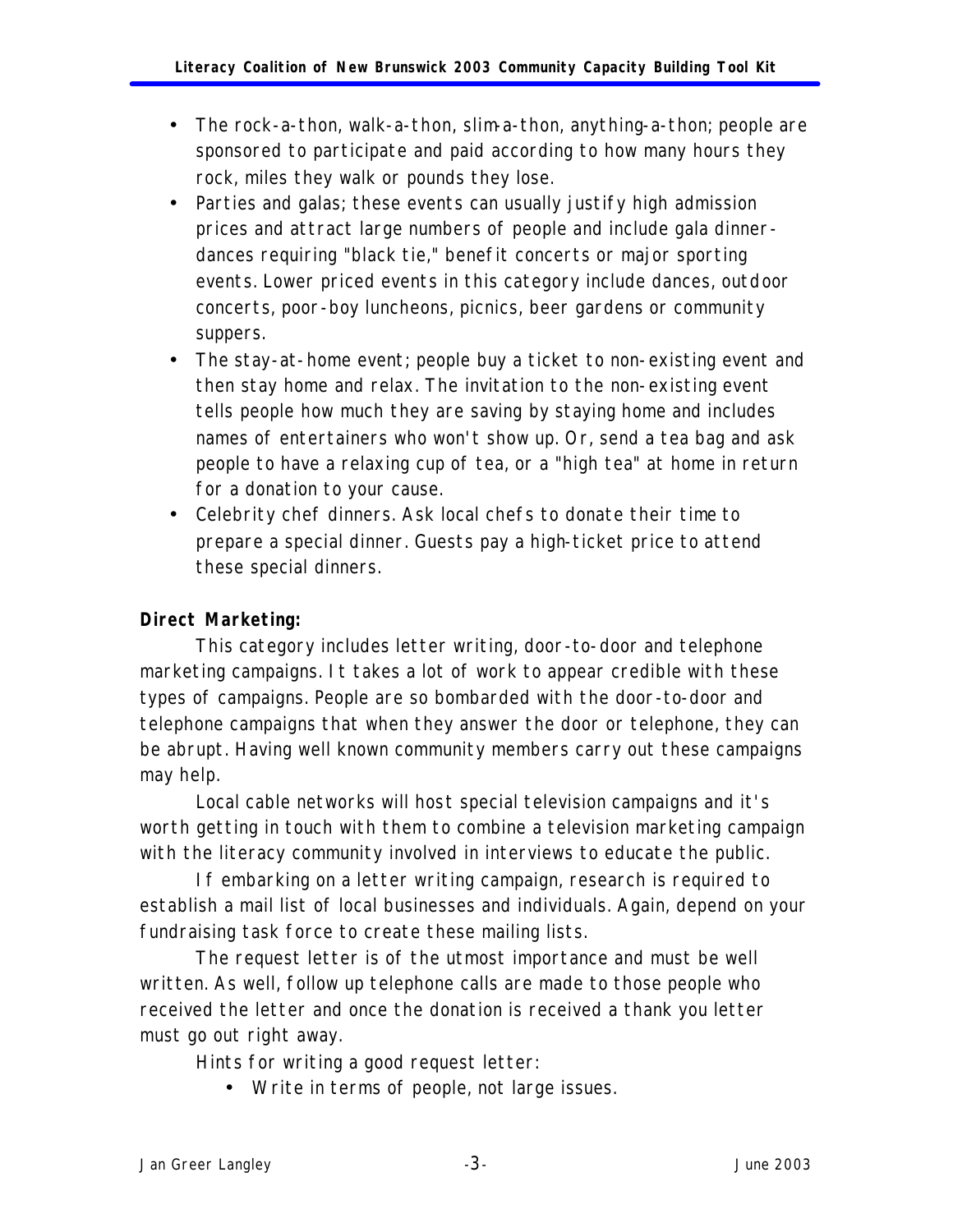- Document positive testimonials and successes (with permission).
- Make it appealing.
- Help the donor understand how their donation leads to results.
- Provide a visual image.
- Address each letter personally.

Example: (Ask one or more of your students to use their name and profile.)

John Martin is twenty-five years old and has a young family. He is not able to read to his two pre-school children. Without his help, his children will not read as well as the other children when they go to school. Until John can read better he will not be competitive in the work force or participate as much as he could in the community. Until now, he has done seasonal labour or lived on social assistance.

John has taken a positive step. He is attending our literacy program and learning to read. In time, he will have a better quality of life and so will his family. With your help, we can continue to help John and other adult learners.

There are ten students in the adult literacy program. A donation of \$50.00 will help tremendously in keeping our literacy program open and helping many people in our community like John.

Please send your donation to [name and mailing address of program]. A charitable receipt will be issued for donations over \$10.00. [Only state this if you have a charitable number and can provide a receipt.]

Or, ask for funding to buy books and other essential teaching resources.

In any donation request, never ask for money for:

- rent
- salaries
- phone bills
- core costs
- a deficit
- reaching a goal of XXX dollars.

#### **Individual major donors:**

These people do not necessarily have to be wealthy. Some of these gifts will come from average people in your community who believe in the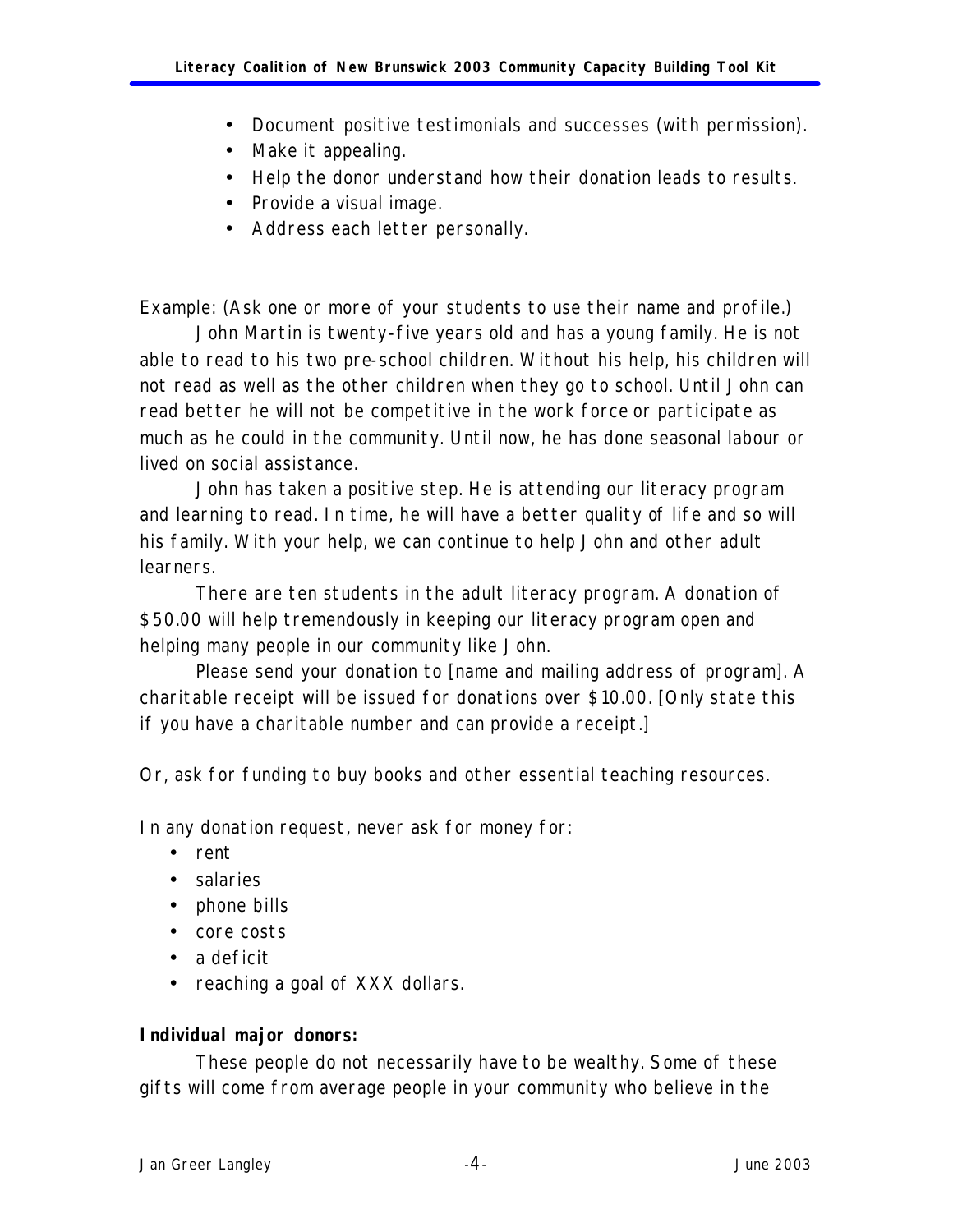<span id="page-6-0"></span>benefits of literacy. There are two ways to do this. The first and most successful way is to find one person who will make a major donation to your program and have that person influence the people in his/her network. This person will have greater access to other through social relationships, community or work.

Have one of "them" do it in ways like:

- making the request directly
- hosting an intimate reception at their home
- joining them for a visit to your program and having people for refreshments afterward at their home.

Or, train a staff person to meet with potential donors on a face-toface basis. With either method, clarify key messages and always add the human element either through a student's story or by having a student attend a meeting with you to talk personally about how literacy has changed his/her life. Practice your message before meeting with someone.

### **Donor Recognition:**

Donor recognition should be personal, meaningful and equitable. Develop your own donor recognition pyramid. Here is one example of a donor recognition pyramid.

Literacy Champion \$1,000 or more This donor will be publicly recognized (through the media or at a special event) and the donor's name (and logo) or picture will be highlighted on all marketing materials and will receive a special recognition award and a thank you letter. If the donor is a business, place their logo on the signage for your classroom.

Literacy Hero  $$500$  to \$999 This donor will be publicly recognized at a special event, will receive a framed plaque to display in his/her home or office and a thank you letter.

Literacy Winner  $$100$  to \$499. This donor will be publicly recognized at a special event and a thank you letter.